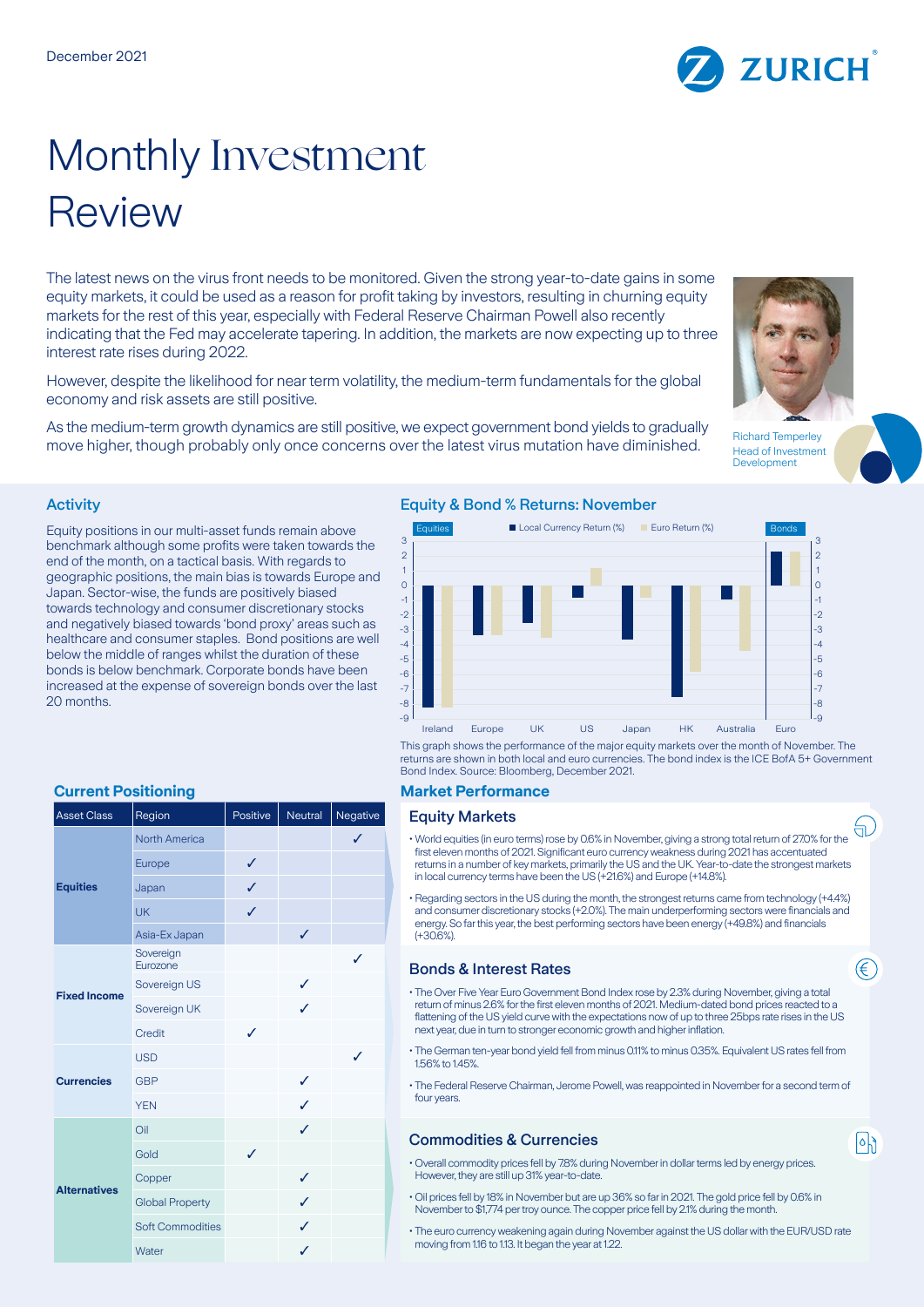| Zurich Life Annualised Performance                          |                | Annualised           |                    |                         |                          |                          |                            |                             |
|-------------------------------------------------------------|----------------|----------------------|--------------------|-------------------------|--------------------------|--------------------------|----------------------------|-----------------------------|
| to 01/12/2021                                               | Year to Date   | $\mathbf{1}$<br>Year | 3<br>Years         | $\overline{5}$<br>Years | 10 <sup>°</sup><br>Years | 15 <sup>2</sup><br>Years | 20<br>Years                | <b>Fund Size</b><br>(Euros) |
| <b>Multi-Asset Funds</b>                                    |                |                      |                    |                         |                          |                          |                            |                             |
| Prisma <sup>2</sup>                                         | 2.4%           | 2.7%                 | 2.1%               | 1.3%                    | <b>Not Started</b>       | <b>Not Started</b>       | <b>Not Started</b>         | 451,859,875                 |
| Prisma <sup>3</sup>                                         | 6.6%           | 7.4%                 | 5.2%               | 3.7%                    | <b>Not Started</b>       | <b>Not Started</b>       | <b>Not Started</b>         | 1,873,972,782               |
| Prisma <sup>4</sup>                                         | 14.6%          | 16.3%                | 11.1%              | 8.2%                    | <b>Not Started</b>       | <b>Not Started</b>       | <b>Not Started</b>         | 2,653,481,269               |
| Prisma <sup>5</sup>                                         | 20.4%          | 23.0%                | 16.4%              | 11.8%                   | <b>Not Started</b>       | <b>Not Started</b>       | <b>Not Started</b>         | 1,581,271,051               |
|                                                             |                |                      |                    |                         |                          |                          |                            |                             |
| Prisma Max                                                  | 21.7%          | 24.4%                | 17.9%              | 13.4%                   | <b>Not Started</b>       | <b>Not Started</b>       | <b>Not Started</b>         | 155,703,962                 |
| <b>Active Asset Allocation</b>                              | 16.2%          | 18.0%                | 12.0%              | 8.8%                    | 8.6%                     | <b>Not Started</b>       | <b>Not Started</b>         | 843,595,874                 |
| <b>Managed Funds</b><br><b>Cautiously Managed</b>           | 10.2%          | 11.3%                | 8.4%               | 6.3%                    | 8.3%                     | <b>Not Started</b>       | <b>Not Started</b>         | 717,938,694                 |
| <b>Sector Average</b>                                       | 5.9%           | 6.8%                 | 4.2%               | 3.2%                    | 4.3%                     | 2.7%                     | 3.2%                       |                             |
| <b>Balanced</b>                                             | 15.9%          | 17.8%                | 13.8%              | 10.4%                   | 11.4%                    | 7.0%                     | 7.1%                       | 2,373,704,044               |
| <b>Sector Average</b>                                       | 11.2%          | 12.7%                | 7.7%               | 5.8%                    | 7.9%                     | 3.8%                     | 4.2%                       |                             |
| Performance                                                 | 20.1%          | 22.4%                | 16.5%              | 12.6%                   | 12.7%                    | 7.5%                     | 7.7%                       | 1,931,556,863               |
| Dynamic                                                     | 21.3%          | 23.8%                | 17.6%              | 13.4%                   | 13.4%                    | 7.9%                     | 8.0%                       | 2,275,638,868               |
| <b>FinEx Sector Average</b>                                 | 15.0%          | 17.0%                | 9.0%               | 7.1%                    | 8.7%                     | 4.3%                     | 4.7%                       |                             |
| <b>Protected Funds</b>                                      |                |                      |                    |                         |                          |                          |                            |                             |
| Protected 70                                                | 15.6%          | 17.3%                | 10.1%              | 7.3%                    | 7.5%                     | <b>Not Started</b>       | <b>Not Started</b>         | 20,434,634                  |
| Protected 80                                                | 10.8%          | 11.8%                | 6.0%               | 4.0%                    | 4.4%                     | <b>Not Started</b>       | <b>Not Started</b>         | 29,782,011                  |
| Cash                                                        |                |                      |                    |                         |                          |                          |                            |                             |
| Cash Fund                                                   | $-0.8%$        | $-0.9%$              | $-0.9%$            | $-0.9%$                 | $-0.7%$                  | <b>Not Started</b>       | <b>Not Started</b>         | 1,261,537,899               |
| <b>FinEx Sector Average</b>                                 | $-0.7%$        | $-0.7%$              | $-0.7%$            | $-0.6%$                 | $-0.2%$                  | 0.5%                     | 0.9%                       |                             |
| <b>Bond</b>                                                 |                |                      |                    |                         |                          |                          |                            |                             |
| <b>Medium Duration Corporate Bond</b>                       | $-1.5%$        | $-1.5%$              | <b>Not Started</b> | <b>Not Started</b>      | <b>Not Started</b>       | <b>Not Started</b>       | <b>Not Started</b>         | 613,819,472                 |
| <b>Short Duration Corporate Bond</b>                        | $-0.7%$        | $-0.7%$              | <b>Not Started</b> | <b>Not Started</b>      | <b>Not Started</b>       | <b>Not Started</b>       | <b>Not Started</b>         | 1,073,173,457               |
| Global Corporate Bond (JP Morgan)                           | $-1.8%$        | $-1.3%$              | 4.9%               | 2.6%                    | <b>Not Started</b>       | <b>Not Started</b>       | <b>Not Started</b>         | 15,768,231                  |
| Global Government Bond (JP Morgan)                          | $-2.6%$        | $-2.6%$              | 2.50%              | 1.10%                   | <b>Not Started</b>       | <b>Not Started</b>       | <b>Not Started</b>         | 1,790,437                   |
| Indexed Eurozone Government Bond (BlackRock)*               | $-2.2%$        | $-1.6%$              | 3.10%              | 1.90%                   | 4.00%                    | <b>Not Started</b>       | <b>Not Started</b>         | 17,148,809                  |
| <b>Active Fixed Income</b>                                  | $-2.3%$        | $-2.2%$              | 2.30%              | 1.30%                   | 5.00%                    | 4.40%                    | 4.90%                      | 266,315,549                 |
| Inflation-Linked Bond                                       | 5.6%           | 6.2%                 | 4.60%              | 2.90%                   | 3.10%                    | <b>Not Started</b>       | <b>Not Started</b>         | 7,489,428                   |
| Long Bond                                                   | $-4.1%$        | $-3.8%$              | 5.5%               | 3.1%                    | 7.2%                     | 5.4%                     | <b>Not Started</b>         | 47,350,797                  |
| <b>FinEx Sector Average</b>                                 | $-1.1%$        | $-0.8%$              | 4.0%               | 2.4%                    | 4.5%                     | 3.4%                     | 4.0%                       |                             |
| <b>Absolute Return/Diversified Assets Funds</b>             |                |                      |                    |                         |                          |                          |                            |                             |
| Global Targeted Returns Fund (Invesco)                      | $-3.8%$        | $-3.9%$              | $-1.0%$            | $-1.4%$                 | <b>Not Started</b>       | <b>Not Started</b>       | <b>Not Started</b>         | 20,985,943                  |
| Dynamic Diversified Growth (BlackRock)                      | 2.8%           | 4.5%                 | 5.4%               | 4.6%                    | 3.4%                     | <b>Not Started</b>       | <b>Not Started</b>         | 13,458,263                  |
| <b>Commodity Funds</b>                                      |                |                      |                    |                         |                          |                          |                            |                             |
| Gold                                                        | 2.0%           | 5.1%                 | 12.8%              | 6.6%                    | 1.3%                     | <b>Not Started</b>       | <b>Not Started</b>         | 251,859,738                 |
| Indexed Global Energy and Metals                            | 33.9%          | 33.0%                | 8.9%               | 4.5%                    | $-0.4%$                  | $-2.0%$                  | <b>Not Started</b>         | 16,381,328                  |
| <b>Equity Funds (Global)</b>                                |                |                      |                    |                         |                          |                          |                            |                             |
| 5 Star 5                                                    | 25.1%          | 28.9%                | 20.7%              | 15.5%                   | 14.3%                    | 7.9%                     | 8.6%                       | 373,144,776                 |
| <b>International Equity</b><br>Global Select (Threadneedle) | 22.4%<br>20.0% | 25.1%                | 18.7%              | 14.1%                   | 14.3%                    | 8.9%<br>9.3%             | 7.9%                       | 4,447,252,871               |
| Indexed Global Equity (BlackRock)*                          | 27.0%          | 23.0%<br>28.5%       | 17.7%<br>17.2%     | 15.1%<br>13.1%          | 14.8%<br>13.8%           | <b>Not Started</b>       | 7.9%<br><b>Not Started</b> | 15,404,295<br>208,381,622   |
| <b>FinEx Sector Average</b>                                 | 22.1%          | 24.5%                | 12.5%              | 10.0%                   | 11.1%                    | 6.1%                     | 5.3%                       |                             |
| <b>Equity Funds (European)</b>                              |                |                      |                    |                         |                          |                          |                            |                             |
| 5 Star 5 Europe                                             | 18.2%          | 22.2%                | 14.5%              | 11.7%                   | 13.4%                    | 7.0%                     | <b>Not Started</b>         | 138,160,027                 |
| European Select (Threadneedle)                              | 21.6%          | 24.1%                | 18.8%              | 13.9%                   | 13.4%                    | 8.7%                     | 8.5%                       | 12,494,007                  |
| <b>FinEx Sector Average</b>                                 | 17.9%          | 20.7%                | 12.8%              | 9.4%                    | 10.7%                    | 5.1%                     | 5.6%                       |                             |
| <b>Equity Funds (Euro)</b>                                  |                |                      |                    |                         |                          |                          |                            |                             |
| <b>Eurozone Equity</b>                                      | 17.4%          | 20.2%                | 13.5%              | 10.8%                   | 11.5%                    | 6.6%                     | <b>Not Started</b>         | 124,336,453                 |
| Indexed Eurozone Equity (BlackRock)*                        | 17.1%          | 19.1%                | 11.1%              | 9.4%                    | 9.9%                     | <b>Not Started</b>       | <b>Not Started</b>         | 6,259,338                   |
| <b>FinEx Sector Average</b>                                 | 16.5%          | 18.3%                | 10.5%              | 8.3%                    | 9.1%                     | 3.5%                     | 4.2%                       |                             |
| <b>Equity Funds (Irish)</b>                                 |                |                      |                    |                         |                          |                          |                            |                             |
| <b>Irish Equity</b>                                         | 8.5%           | 11.7%                | 13.6%              | 7.6%                    | 13.9%                    | 2.6%                     | <b>Not Started</b>         | 27,126,291                  |
| <b>FinEx Sector Average</b>                                 | 7.9%           | 10.9%                | 11.4%              | 5.3%                    | 11.4%                    | 0.6%                     | 3.5%                       |                             |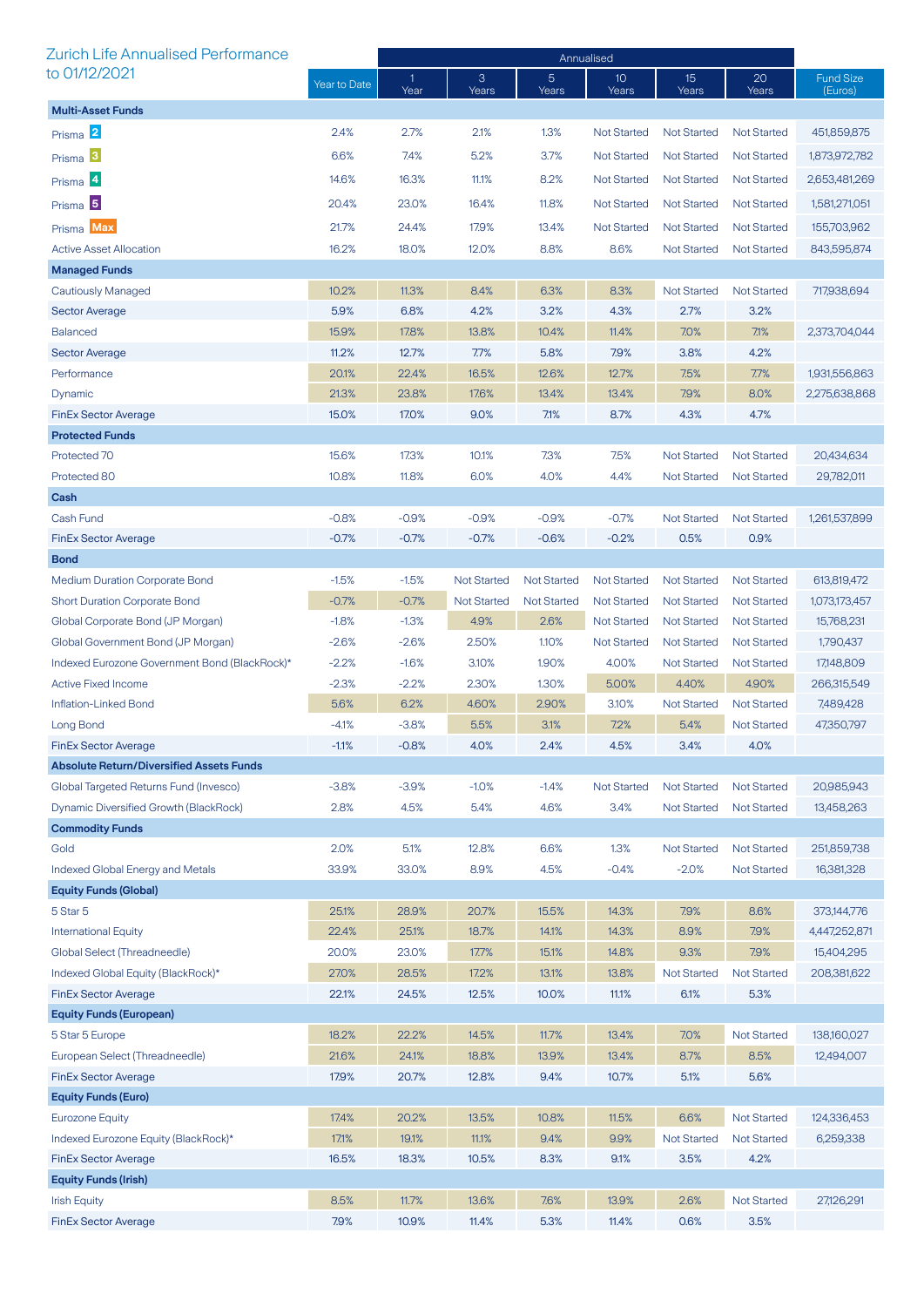|                                                                  |              | Annualised |                    |                    |                          |                          |                    |                             |
|------------------------------------------------------------------|--------------|------------|--------------------|--------------------|--------------------------|--------------------------|--------------------|-----------------------------|
|                                                                  | Year to Date | 1<br>Year  | 3<br>Years         | 5<br>Years         | 10 <sup>°</sup><br>Years | 15 <sup>2</sup><br>Years | 20<br>Years        | <b>Fund Size</b><br>(Euros) |
| <b>Equity Fund (American)</b>                                    |              |            |                    |                    |                          |                          |                    |                             |
| 5 Star 5 Americas                                                | 33.9%        | 36.3%      | 25.8%              | 18.4%              | 18.3%                    | 12.0%                    | <b>Not Started</b> | 133,287,705                 |
| American Select (Threadneedle)                                   | 28.4%        | 31.4%      | 21.8%              | 17.1%              | 17.3%                    | 11.7%                    | 8.3%               | 15,962,740                  |
| <b>FinEx Sector Average</b>                                      | 30.7%        | 32.6%      | 18.9%              | 14.7%              | 16.1%                    | 10.2%                    | 7.0%               |                             |
| <b>Equity Funds (Far East Asia)</b>                              |              |            |                    |                    |                          |                          |                    |                             |
| 5 Star 5 Asia Pacific                                            | 6.6%         | 12.0%      | 10.1%              | 9.2%               | 9.4%                     | 5.4%                     | <b>Not Started</b> | 88,818,868                  |
| Asia Pacific Equity                                              | 7.4%         | 12.0%      | 9.0%               | 8.7%               | 8.9%                     | <b>Not Started</b>       | <b>Not Started</b> | 13,243,244                  |
| <b>FinEx Sector Average</b>                                      | 7.2%         | 11.3%      | 9.2%               | 7.7%               | 7.6%                     | 5.5%                     | 6.8%               |                             |
| <b>Equity Funds (High Yield)</b>                                 |              |            |                    |                    |                          |                          |                    |                             |
| Dividend Growth                                                  | 27.0%        | 26.7%      | 7.9%               | 5.2%               | 10.7%                    | 5.3%                     | <b>Not Started</b> | 225,265,046                 |
| <b>FinEx Sector Average</b>                                      | 22.1%        | 24.5%      | 12.5%              | 10.0%              | 11.1%                    | 6.1%                     | 5.3%               |                             |
| <b>Equity Funds (Emerging Market)</b>                            |              |            |                    |                    |                          |                          |                    |                             |
| Emerging Markets Opportunities (JP Morgan)                       | $-1.8%$      | 4.1%       | 9.6%               | 9.7%               | <b>Not Started</b>       | <b>Not Started</b>       | <b>Not Started</b> | 9.914.569                   |
| <b>Indexed Emerging Market Equity Fund (BlackRock)</b>           | 2.6%         | 7.4%       | 7.6%               | 7.4%               | <b>Not Started</b>       | <b>Not Started</b>       | <b>Not Started</b> | 10,358,453                  |
| <b>Sector Average</b>                                            | 7.0%         | 11.4%      | 8.4%               | 7.2%               | 5.7%                     | 4.9%                     | 5.9%               |                             |
| <b>Equity Funds (Specialist)</b>                                 |              |            |                    |                    |                          |                          |                    |                             |
| Indexed Top Tech 100                                             | 36.9%        | 40.8%      | 32.8%              | 26.0%              | 24.1%                    | 17.3%                    | 10.9%              | 210,607,994                 |
| <b>FinEx Sector Average</b>                                      | 19.6%        | 22.2%      | 14.3%              | 9.6%               | 7.3%                     | 4.1%                     | 3.0%               |                             |
| <b>Property Funds</b>                                            |              |            |                    |                    |                          |                          |                    |                             |
| <b>Property Fund</b>                                             | 3.5%         | 3.6%       | $-0.4%$            | <b>Not Started</b> | <b>Not Started</b>       | <b>Not Started</b>       | <b>Not Started</b> | 39,924,723                  |
| Indexed European (Ex-UK) Property                                | 8.0%         | 11.6%      | 4.9%               | 6.4%               | 9.4%                     | <b>Not Started</b>       | <b>Not Started</b> | 207,965,203                 |
| Indexed Australasia Property                                     | 9.6%         | 10.9%      | 2.0%               | 2.4%               | 6.7%                     | <b>Not Started</b>       | <b>Not Started</b> | 177,220,873                 |
| <b>Sector Average</b>                                            | 8.9%         | 9.2%       | 1.3%               | 2.8%               | 4.7%                     | $-0.9%$                  | 2.7%               |                             |
| <b>Dimensional Funds</b>                                         |              |            |                    |                    |                          |                          |                    |                             |
| Global Short-term Investment Grade Fixed Income<br>(Dimensional) | $-1.6%$      | $-1.6%$    | 0.1%               | $-0.5%$            | <b>Not Started</b>       | <b>Not Started</b>       | <b>Not Started</b> | 1,799,433                   |
| Euro Inflation Linked Int Duration Fixed Income<br>(Dimensional) | 6.1%         | 6.5%       | 3.4%               | 2.6%               | <b>Not Started</b>       | <b>Not Started</b>       | <b>Not Started</b> | 7,414,432                   |
| <b>World Equity (Dimensional)</b>                                | 23.3%        | 27.1%      | 12.8%              | 9.4%               | <b>Not Started</b>       | <b>Not Started</b>       | <b>Not Started</b> | 14,477,310                  |
| Global Short Fixed Income (Dimensional)                          | $-2.1%$      | $-2.2%$    | $-0.5%$            | $-0.7%$            | <b>Not Started</b>       | <b>Not Started</b>       | <b>Not Started</b> | 3,617,779                   |
| World Allocation 20/80 (Dimensional)                             | 3.1%         | 3.6%       | 2.3%               | 1.4%               | <b>Not Started</b>       | <b>Not Started</b>       | <b>Not Started</b> | 10,731,587                  |
| World Allocation 40/60 (Dimensional)                             | 7.8%         | 9.0%       | 5.1%               | 3.5%               | <b>Not Started</b>       | <b>Not Started</b>       | <b>Not Started</b> | 28,445,694                  |
| World Allocation 60/40 (Dimensional)                             | 12.5%        | 14.4%      | 7.8%               | 5.5%               | Not Started              | <b>Not Started</b>       | <b>Not Started</b> | 30,695,832                  |
| World Allocation 80/20 (Dimensional)                             | 17.3%        | 20.2%      | 10.0%              | 71%                | <b>Not Started</b>       | <b>Not Started</b>       | <b>Not Started</b> | 12,356,690                  |
| <b>Global Small Companies (Dimensional)</b>                      | 23.6%        | 29.2%      | <b>Not Started</b> | <b>Not Started</b> | <b>Not Started</b>       | <b>Not Started</b>       | <b>Not Started</b> | 4,669,306                   |
| Global Value (Dimensional)                                       | 23.4%        | 25.8%      | <b>Not Started</b> | <b>Not Started</b> | <b>Not Started</b>       | <b>Not Started</b>       | <b>Not Started</b> | 5,124,314                   |
| Global Sustainability Core Equity (Dimensional)                  | 25.0%        | 28.3%      | Not Started        | <b>Not Started</b> | <b>Not Started</b>       | <b>Not Started</b>       | <b>Not Started</b> | 857,437                     |
| <b>Funds Closed to New Business</b>                              |              |            |                    |                    |                          |                          |                    |                             |
| <b>Indexed Eurozone Property</b>                                 | 4.2%         | 7.9%       | 2.1%               | 5.2%               | 8.8%                     | 2.3%                     | <b>Not Started</b> | 14,376,921                  |
| <b>Indexed India Equity</b>                                      | 30.5%        | 40.9%      | 12.8%              | 10.7%              | 9.2%                     | <b>Not Started</b>       | <b>Not Started</b> | 9,363,906                   |
| Income Opportunity (JP Morgan)                                   | $-0.2%$      | $-0.2%$    | $-0.2%$            | $-0.1%$            | <b>Not Started</b>       | <b>Not Started</b>       | <b>Not Started</b> | 1,772,602                   |
| <b>Diversified Assets</b>                                        | 16.4%        | 17.6%      | 8.3%               | 6.1%               | 6.7%                     | Not Started              | <b>Not Started</b> | 10,363,945                  |
| <b>Earth Resources</b>                                           | 20.0%        | 25.6%      | 20.0%              | 11.9%              | 2.7%                     | <b>Not Started</b>       | <b>Not Started</b> | 5,665,229                   |
| <b>Green Resources</b>                                           | 0.0%         | 8.0%       | 46.3%              | 30.9%              | 15.9%                    | <b>Not Started</b>       | <b>Not Started</b> | 9,820,674                   |

Source: Financial Express as at 01/12/2021

Annual management charges (AMC) apply. The fund returns shown are net of the AMC deducted by each provider in their unit prices. This will vary for each provider, and any difference will impact the relative performance of the funds shown. The fund returns are based on an investment in the funds and do not represent the returns achieved by individual policies linked to the funds. These fund returns may be before the full AMC is applied to a policy. The actual returns on policies linked to the specified fund will be lower because of the effects of charges and in some cases a higher management charge.

\* Performance using most recent data available.

Figures highlighted in beige indicate where the Zurich Life fund has outperformed the sector average.

**Warning: Past performance is not a reliable guide to future performance. Warning: The value of your investment may go down as well as up. Warning: Benefits may be affected by changes in currency exchange rates. Warning: If you invest in this fund you may lose some or all of the money you invest.**